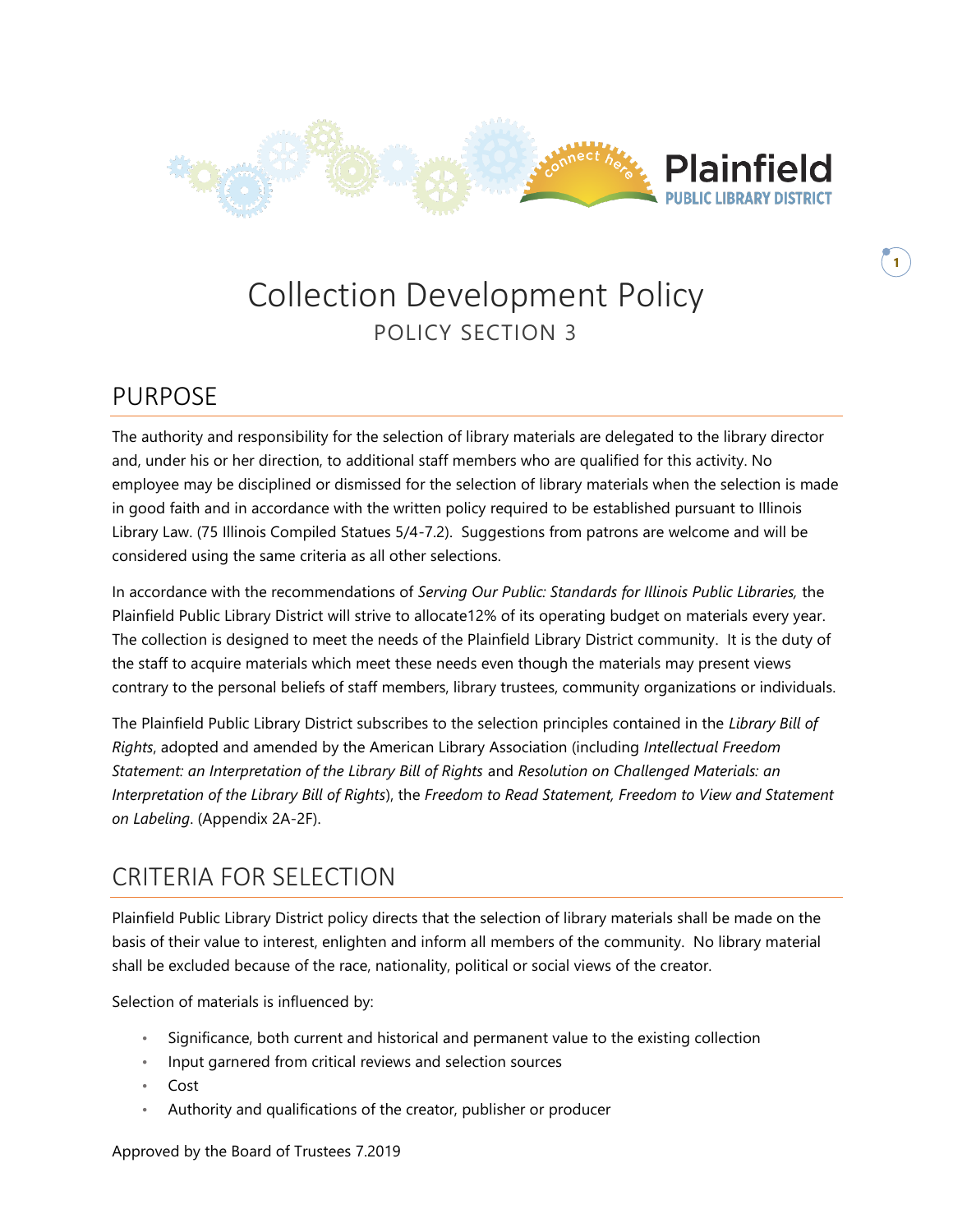- Timeliness or currency of subject matter
- Suitability of subject and presentation for intended audience
- Demand
- Sustainability of the format for Library use
- Ease of use (user friendliness, searchability, connectivity)
- Availability
- Relation to existing collection
- Space limitations

The Plainfield Public Library District seeks to support the local writing community and considers materials created by Library residents while following the selection criteria of the Collection Development Policy.

### COLLECTION MAINTENANCE

Library staff is responsible for initial selection of materials. The Library Director is responsible for final selection of materials.

The Library collection will be kept attractive and current by a continual program of repairing, discarding or replacing worn and outdated materials.

The criteria used to determine the removal of materials:

- Duplicate items
- Space constraints
- Damage
- Demand

#### DONATIONS

Donations to the Library will be judged on the same basis as purchased materials. The Plainfield Public Library District will accept materials as donations only with the understanding the Library will decide if they are added to the collection. Inclusion will depend upon whether the materials meet the Library's collection development policy, whether their condition is satisfactory for library use and whether additional copies of the materials are needed.

The Library Director, staff or any Board members will not appraise any donation of materials.

The Library will not offer pick-up of donations or onsite evaluation of materials.

Monetary gifts will be accepted for items specifically purchased for the collection with the authorization of the Library Director.

The Library has full discretion and authority regarding any and all uses of the material(s) including, but not limited to, their addition to our collection, inclusion in a book sale, or discard.